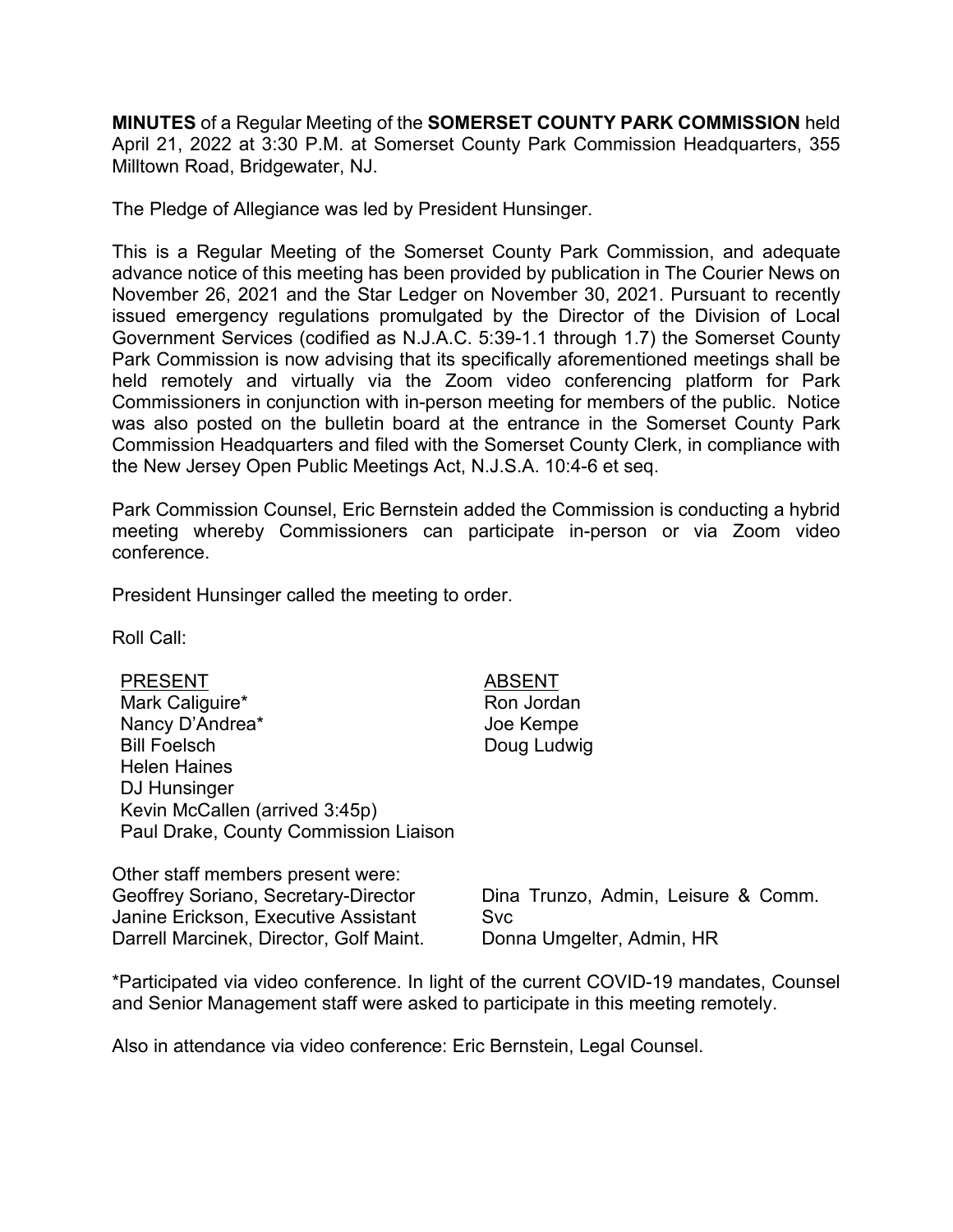## **OPEN MEETING FOR PUBLIC COMMENT**

There were no comments from the public.

## **SERVICE AWARDS**

The following employees earned service awards during the month of April:

- ~ Alessandro Agostino, EEC 5 Years
- $\sim$  Christopher Jones, Stable 5 Years
- ~ David Kuczynski, Park Maintenance 15 Years
- ~ Darrell Marcinek, Golf Maintenance 20 Years
- ~ Richard Evans, Golf Maintenance 35 Years

## **APPROVAL OF THE MINUTES**

President Hunsinger called for the approval of the minutes of the regular meeting held on March 17, 2022. Moved by Commissioner Haines; seconded by Vice President Foelsch. YEAS: Commissioners Caliguire, D'Andrea, Haines, Vice President Foelsch, and President Hunsinger. NAYES: None. ABSENT: Commissioners Jordan, Kempe, Ludwig, and McCallen.

### **APPROVAL OF BILLS FOR PAYMENT**

The following resolutions were moved by Commissioner Haines seconded by Vice President Foelsch. Commissioners Caliguire, D'Andrea, Haines, Vice President Foelsch, and President Hunsinger. NAYES: None. ABSENT: Commissioners Jordan, Kempe, Ludwig, and McCallen.

### **Resolution R22-078 – Transfer of Emergency Temporary Appropriations**

Resolution adopts emergency Temporary Budget appropriations.

### **Resolution R22-079 – Canceling and Reappropriating Certain Open Space Trust Authorization Balances for Various Open Space Projects**

Resolution reappropriates Open Space Trust funds for fencing and lighting at Colonial Park Tennis Courts.

### **Resolution R22-080 – Payment of Claims**

Resolution authorizes payment of claims in the amount of \$3,246,518.64 comprised of Claims in the amount of \$2,116.286.90, Other Expenses in the amount of \$83,424.76, and Salaries and Wages in the amount of \$1,046,806.98 for the period of March 12, 2022 to April 13, 2022.

### **Resolution R22-081 – Payment of Confirming Orders**

Resolution authorizes the payment of confirming orders totaling \$3,810.01.

### **Resolution R22-082 – Refund of Recreation Fees**

Resolution authorizes refund of recreation fees.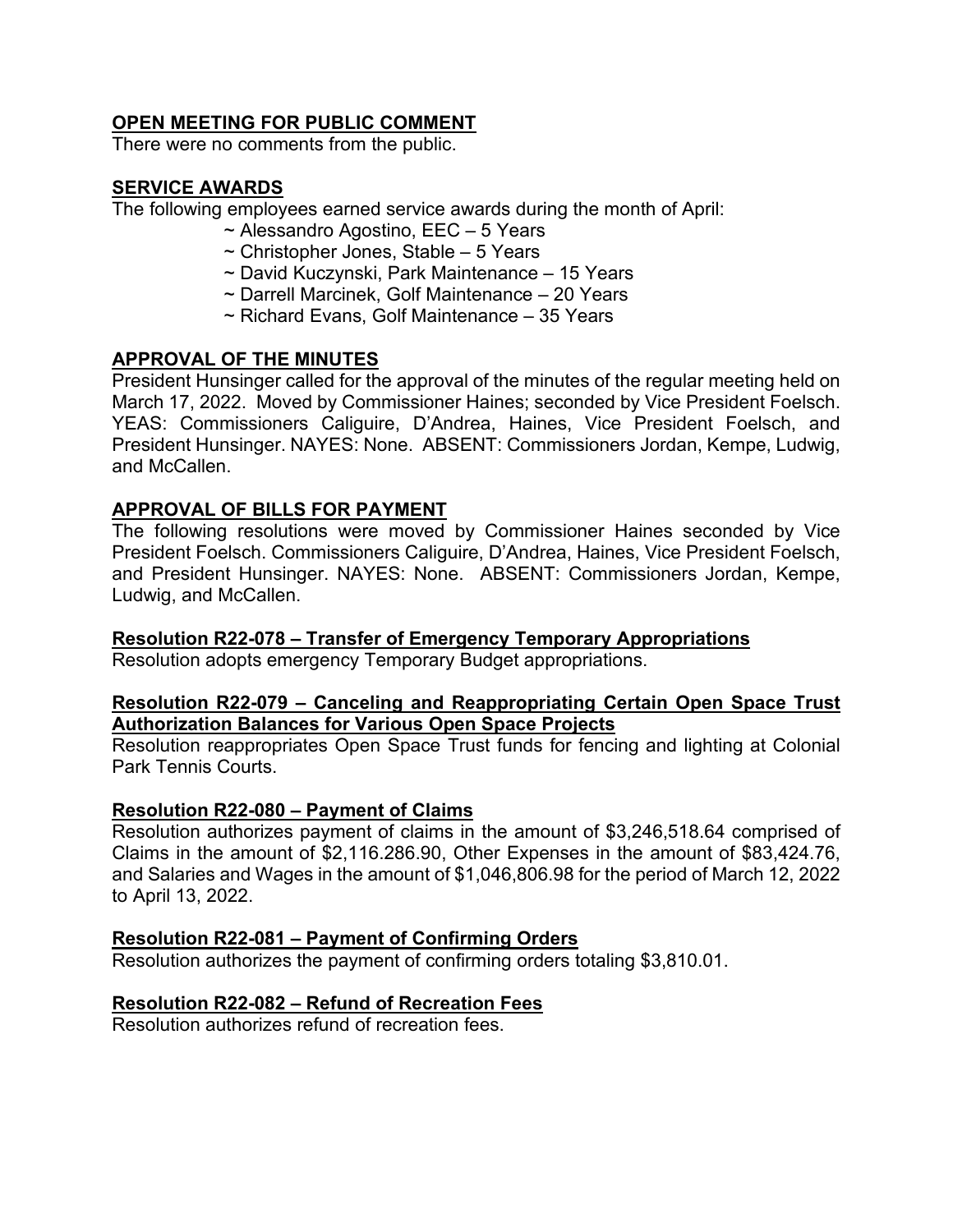## **Resolution R22-083 – Authorizing Additional Funding for Previously Awarded Contracts (Administration)**

Resolution authorizes additional funds for previously awarded contracts.

## **Resolution R22-084 – Authorizing Additional Funding for Previously Awarded Contracts (Park Operations)**

Resolution authorizes additional funds for previously awarded contracts.

## **Resolution R22-085 – Authorizing Additional Funding for Previously Awarded Contracts (Leisure Services)**

Resolution authorizes additional funds for previously awarded contracts.

## **Resolution R22-086 – Authorizing Additional Funding for Previously Awarded Contracts (Golf)**

Resolution authorizes additional funds for previously awarded contracts.

## **Resolution R22-087 – Authorizing Additional Funding for Previously Awarded Contracts (Pending)**

Resolution authorizes additional funds for previously awarded contracts pending a budget allocation or cancelation of previously encumbered funds.

## **Resolution R22-088 – Amending and Cancelling Certification of Funds for Previously Awarded Contracts**

Resolution cancels and amends certification of funds for previously awarded contracts.

## **DIRECTOR'S REPORT**

Director Soriano submitted a report for the month of April 2022.

*Commissioner McCallen joined the meeting at 3:45 P.M.*

## **COMMISSION CORRESPONDENCE**

Letter received from Somerset resident, Lenny Mesonas questioning the newly added fee for use of tennis courts at Colonial Park.

*Park Commissioners agreed that the new fee for reserved use of the Colonial Park tennis courts was reasonable and consistent with the fees currently charged to use Green Knoll tennis courts.* 

# **CONSENT AGENDA**

## **RESOLUTIONS**

The following resolutions were moved by Vice President Foelsch; seconded by Commissioner Haines. YEAS: Commissioners Caliguire, D'Andrea, Haines, McCallen, Vice President Foelsch, and President Hunsinger. NAYES: None. ABSENT: Commissioners Jordan, Kempe, and Ludwig.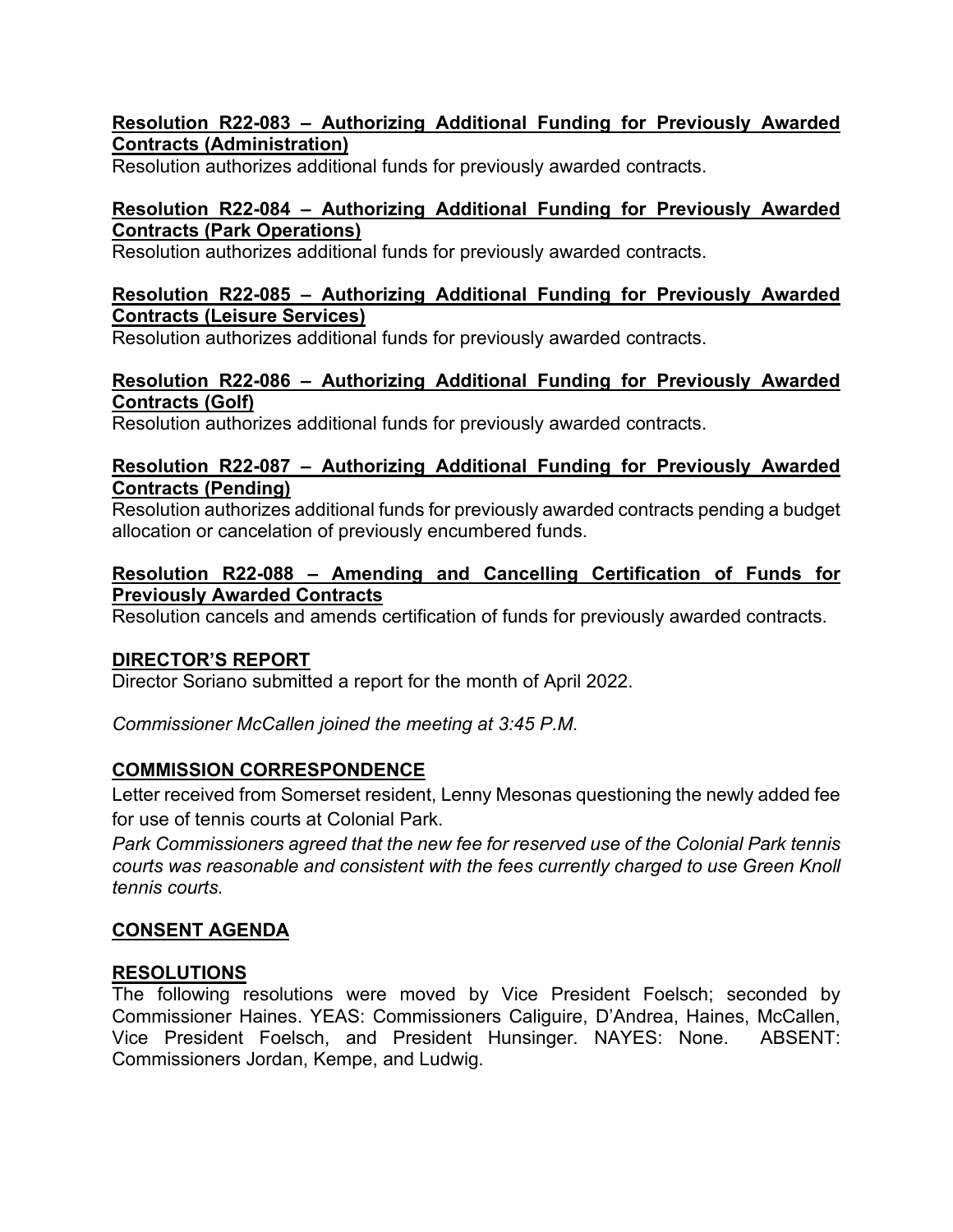## **Resolution R22-089 – Authorizing Sale of Surplus Personal Property**

Resolution authorizes the sale of surplus property.

## **Resolution R22-090 – Creating New Position of Human Resources Coordinator**

Resolution authorizes creation of a new position of Human Resources Coordinator.

### **Resolution R22-091 – Endorsing Somerset County Preservation Plan**

Resolution endorses the Somerset County Preservation Plan.

## **Resolution R22-092 – Authorizing Revisions to Inclement Weather and Emergency Closing Policy**

Resolution authorizes revisions to clarify ambiguous language and authorizes management to require essential staff to report to work during emergency closing, delayed opening, or early dismissal of Commission facilities and operations.

### **Resolution R22-093 – Authorizing Revisions to Holidays Policy**

Resolution amends the Holiday Policy to eliminate Lincoln's Birthday and add Juneteeth on the Holiday Policy Schedule effective 2023.

### **Resolution R22-094 – Adopting Amendments to Fee Schedule**

Resolution adopts various amendments to the previously approved 2022 Fee Schedule.

#### **Resolution R22-095 – Awarding a One Year Contract to Furnish and Deliver a Fourth of July Pyrotechnic Display**

Resolution awards contract to Schaefer Fireworks with costs not to exceed \$23,040.00.

#### **Resolution R22-096 – Authorizing the Execution of a Water Sub-Meter Agreement with the Montgomery Township Board of Education**

Resolution authorizes agreement with Township of Montgomery to install a water submeter to connect to water line that feeds and services Village Elementary School to provide water for Skillman Park.

### **Resolution R22-097 – Authorizing use of County Contract for Purchase of Paper and Envelopes**

Resolution authorizes purchases from Concept Printing to replace Paper Mart which is no longer in business for the remainder of the contract period ending October 12, 2022.

### **Resolution R22-098 – Authorizing use of Educational Services Commission of NJ Contract for Purchase of Toilet Partitions**

Resolution authorizes purchases from Nickerson New Jersey Inc., with costs not to exceed \$2,751.50.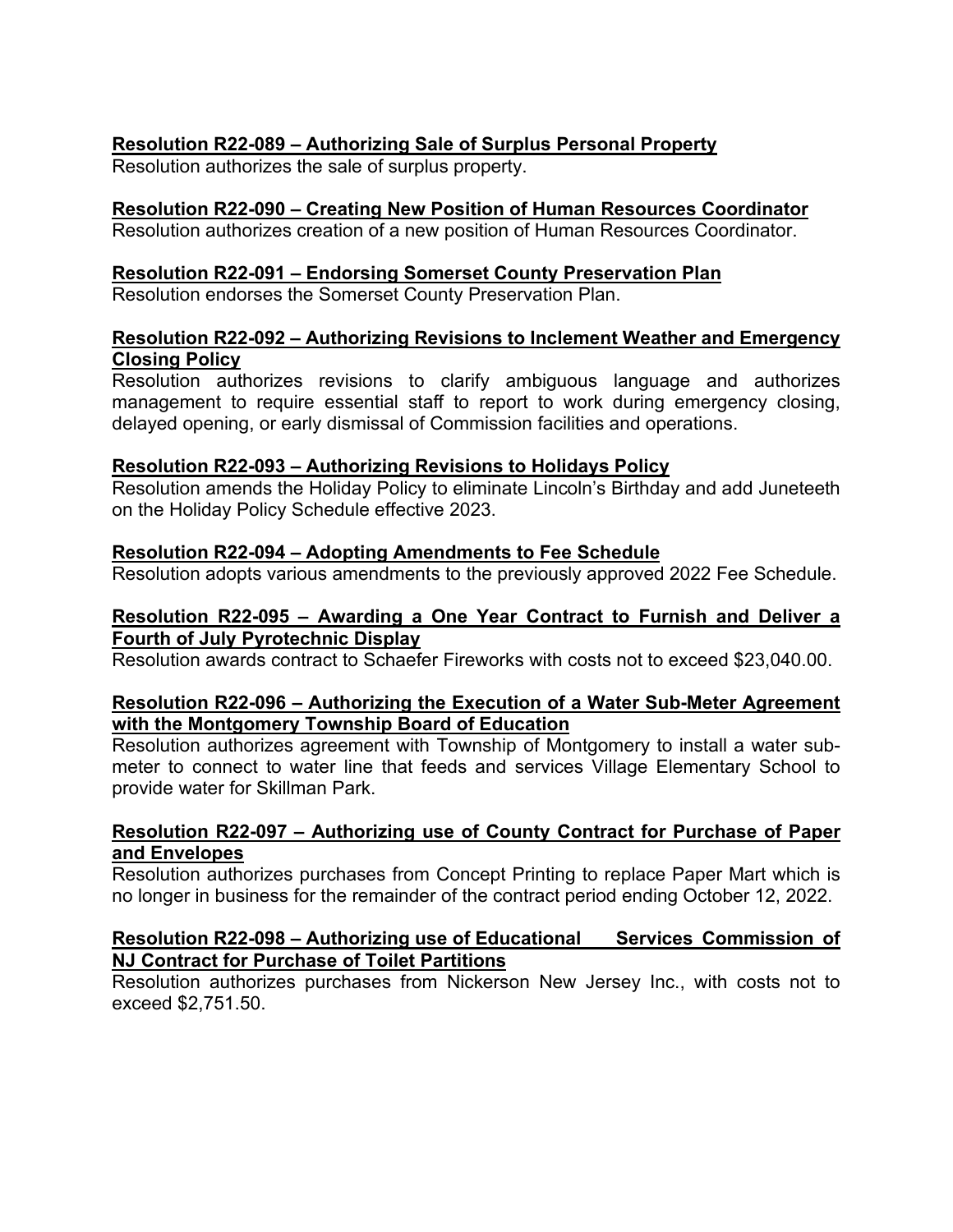## **Resolution R22-099 – Authorizing use of County Contract for Purchase of Parts and Repairs, Club Car Golf and Turf Utility Vehicles**

Resolution authorizes purchases from Golf Cars, Inc. with costs not to exceed \$4,000.00.

## **Resolution R22-100 – Authorizing use of Educational Services Commission of NJ Contract for Purchase of Class 4-8 Trucks: Fisher Plow**

Resolution authorizes purchases from A&K Equipment Co. with costs not to exceed \$26,219.60.

### **Resolution R22-101 – Authorizing use of Morris County Cooperative Contract for Purchase of Clay and Infield Mix for Athletic Fields**

Resolution authorizes purchases from Whibco with costs not to exceed \$1,245.00.

## **Resolution R22-102 – Authorizing use of State Contract for Purchase of Overhead/Rolling Doors and Operators**

Resolution authorizes purchases from Louis A. Jammer Company, Inc. with costs not to exceed \$20,484.00.

## **Resolution R22-103 – Authorizing use of County Contract for Purchase of OEM Vehicle Parts and Repairs**

Resolution authorizes purchases from Engine Land, Fred Beans Parts, DFFLM, LLC., Smith Motor Co. Inc., and Beyer Bros. Corp with costs not to exceed \$11,000.00.

## **Resolution R22-104 – Authorizing use of Bergen County Cooperative Purchasing Alliance for the First Year of a Two-Year Contract for Computers and Peripherals**

Resolution authorizes service from SHI for design of new Park Commission website through CivicClerk with first year cost not to exceed \$5,935.05.

## **COMMITTEE REPORTS**

### **FINANCE**

Commissioner Caliguire, Chair of the Committee, submitted a report for the month of April 2022.

### **HUMAN RESOURCES**

Commissioner Jordan, Chair of the Committee, submitted a report for the month of April 2022.

## **LEISURE SERVICES**

Commissioner Foelsch, Chair of the Committee, submitted a report for the month of April 2022.

Dina Trunzo, Administrator, Leisure and Community Services, reported that an administrative assistant/volunteer coordinator has been hired at the EEC. Environmental Science Manager, Carrie Springer did a statistical analysis of revenue generated from programming for the month of March between 2018/2019 as compared to March 2022.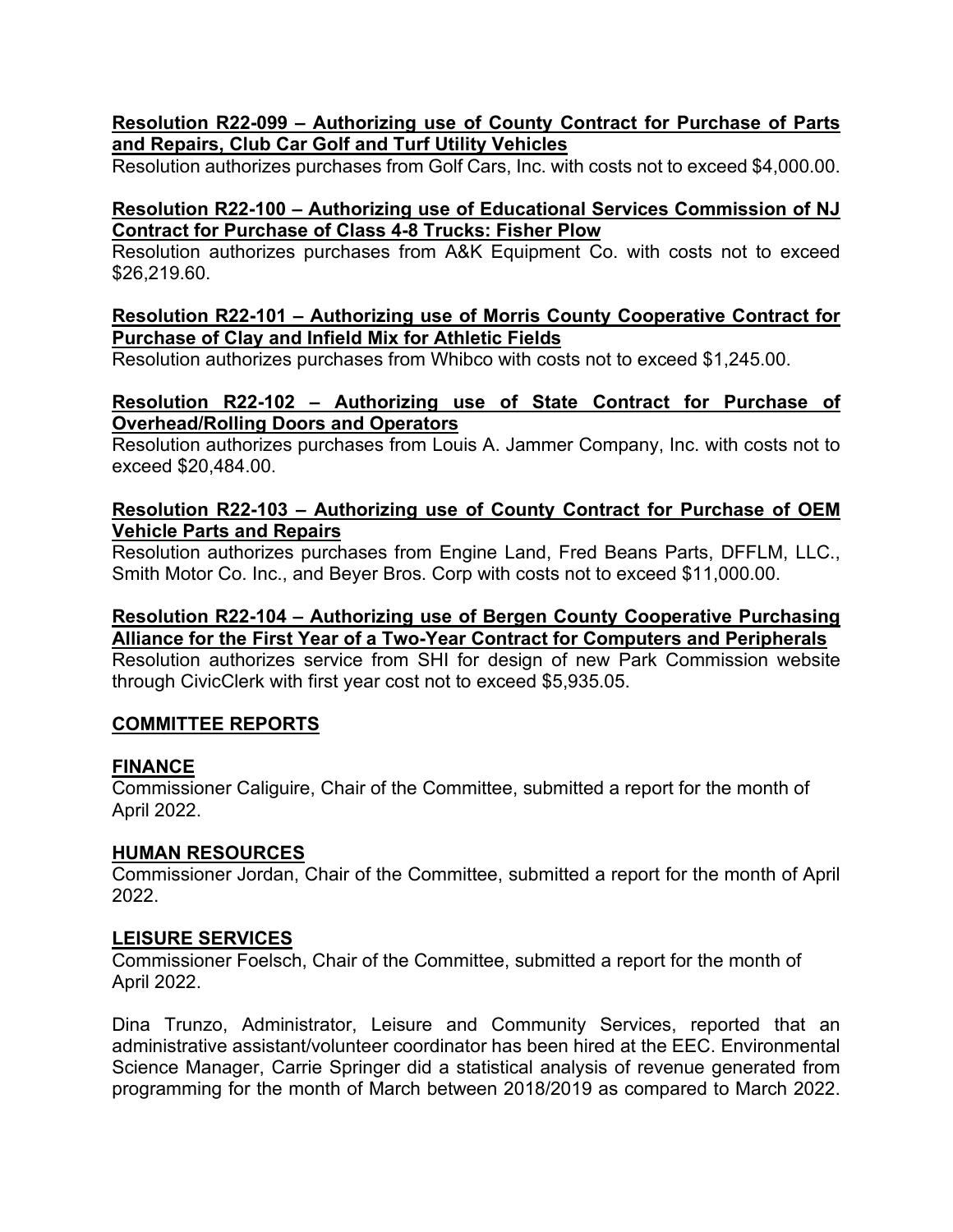The former years generated an average of \$5,500 in revenue as compared to \$7,800 in 2022. Tennis courts opened at the end of March, the July 4th Fireworks will be held this year at North Branch Park, and the Park Foundation Pro-Celebrity Golf Outing will be held on Monday, May 2nd.

## **GOLF MANAGEMENT**

Commissioner McCallen, Chair of the Committee, submitted a report for the month of April 2022.

Darrell Marcinek, Director of Golf Maintenance, stated that the cold and rainy weather has slowed golf play thus far this spring. Half of the Warrenbrook Golf Course opened for play yesterday. Darrell is hoping to open the second half of the course in two weeks.

### **INFORMATION MANAGEMENT**

There was no report submitted.

#### **VISITOR SERVICES**

Commissioner Kempe, Chair of the Committee, submitted a report for the month of April 2022.

#### **PROPERTY MANAGEMENT**

Commissioner Haines, Chair of the Committee, submitted a report for April 2022.

### **PLANNING AND LAND ACQUISITION**

Commissioner Haines, Chair of the Committee, submitted a report for April 2022.

#### **CAPITAL FACILIITES – CONSTRUCTION and ENGINEERING**

Commissioner McCallen, Chair of the Committee, submitted a report for April 2022.

Director Soriano is waiting to meet with Park Commission Treasurer, Nick Trasente to discuss capital planning.

#### **PARK MAINTENANCE & HORTICULTURE**

Commissioner Foelsch, Chair of the Committee, submitted a report for April 2022.

Commissioner Foelsch had the opportunity to meet with the Park Maintenance Staff to understand their role and the difficulties they are experiencing.

#### **AUDIT COMMITTEE**

There was no audit report.

### **COUNTY COMMISSIONER REPORT**

County Commissioner Drake thanked Treasurer, Nick Trasente and County Administrator, Colleen Mahr for their hard work on the 2022 Budget, which will be adopted in the near future. Commissioner Drake enjoyed participating in the Swamp Scavenger Hunt at the EEC this past Sunday.